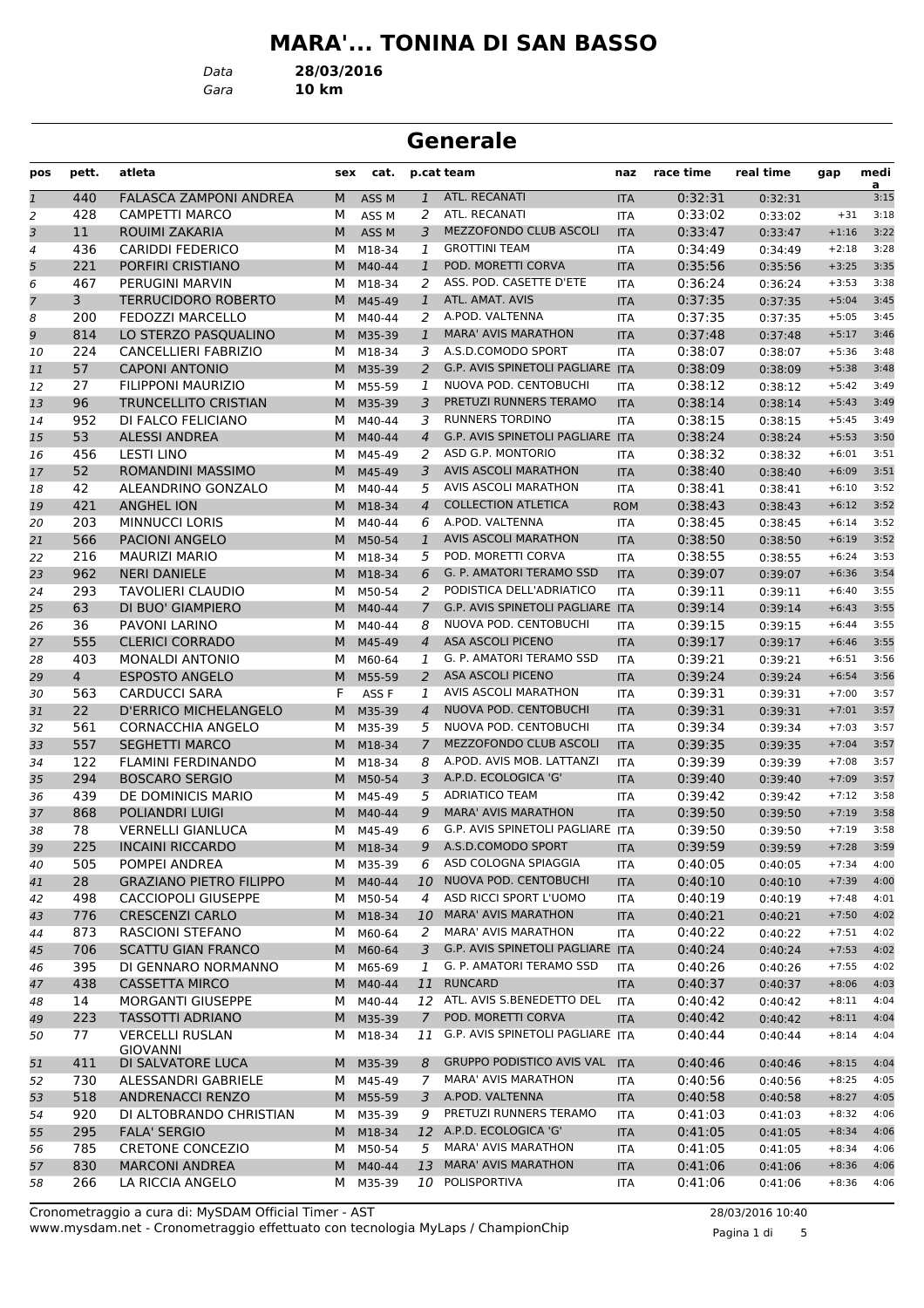| pos        | pett.          | atleta                                          | sex    | cat.             |                | p.cat team                                                     | naz                      | race time          | real time          | gap                  | medi<br>a    |
|------------|----------------|-------------------------------------------------|--------|------------------|----------------|----------------------------------------------------------------|--------------------------|--------------------|--------------------|----------------------|--------------|
| 59         | 798            | DE ANGELIS KATIA                                | F      | ASS <sub>F</sub> | 2              | <b>MARA' AVIS MARATHON</b>                                     | <b>ITA</b>               | 0:41:12            | 0:41:12            | $+8:41$              | 4:07         |
| 60         | 103            | PIETRACCI MASSIMO                               | м      | M40-44           | 14             | ATL. ELPIDIENSE AVIS AIDO                                      | <b>ITA</b>               | 0:41:13            | 0:41:13            | $+8:42$              | 4:07         |
| 61         | 19             | <b>BACHETTI SPURIO</b><br><b>LORENZO</b>        | M      | M50-54           | 6              | NUOVA POD. CENTOBUCHI                                          | <b>ITA</b>               | 0:41:16            | 0:41:16            | $+8:46$              | 4:07         |
| 62         | 613            | CAPOFERRI PASQUALINO                            | м      | M55-59           | 4              | G.P. AVIS SPINETOLI PAGLIARE ITA                               |                          | 0:41:21            | 0:41:21            | $+8:50$              | 4:08         |
| 63         | 65             | <b>IEZZI PASQUALE</b>                           | M      | M60-64           | $\overline{4}$ | G.P. AVIS SPINETOLI PAGLIARE ITA                               |                          | 0:41:32            | 0:41:32            | $+9:02$              | 4:09         |
| 64         | 476            | PATERNESI MELONI LUCIA                          | F      | ASS F            | 3              | FIRENZE MARATHON SOC.                                          | <b>ITA</b>               | 0:41:52            | 0:41:52            | $+9:21$              | 4:11         |
| 65         | 737            | <b>BERNARDINI BENEDETTO</b>                     | M      | M50-54           | 7              | <b>MARA' AVIS MARATHON</b>                                     | <b>ITA</b>               | 0:42:02            | 0:42:02            | $+9:31$              | 4:12         |
| 66         | 558            | <b>OREFICE MICHELE</b>                          | м      | M50-54           | 8              | ATL. AVIS S.BENEDETTO DEL                                      | <b>ITA</b>               | 0:42:05            | 0:42:05            | $+9:34$              | 4:12         |
| 67         | 564            | <b>CAROSI GIUSEPPE</b>                          | M      | M50-54           | 9              | <b>AVIS ASCOLI MARATHON</b>                                    | <b>ITA</b>               | 0:42:05            | 0:42:05            | $+9:35$              | 4:12         |
| 68         | 10             | PRESCIUTTI FILIPPO                              | м      | M35-39           | 11             | MEZZOFONDO CLUB ASCOLI                                         | ITA                      | 0:42:09            | 0:42:09            | $+9:38$              | 4:12         |
| 69         | 951            | DI BARTOLOMEO DINO                              | M      | M55-59           | 5              | <b>RUNNERS TORDINO</b>                                         | <b>ITA</b>               | 0:42:09            | 0:42:09            | $+9:39$              | 4:12         |
| 70         | 8              | <b>BATTISTI FRANCO</b>                          | м      | M50-54           | 10             | MEZZOFONDO CLUB ASCOLI                                         | <b>ITA</b>               | 0:42:28            | 0:42:28            | $+9:57$              | 4:14         |
| 71         | 90             | <b>LUCIDI FRANCESCO</b>                         | M      | M45-49           | 8              | <b>MARA' AVIS MARATHON</b>                                     | <b>ITA</b>               | 0:42:34            | 0:42:34            | $+10:03$             | 4:15         |
| 72         | 258            | PALMIERI DANIELE                                | м      | M40-44           | 15             | POL ACLI MACERATA                                              | <b>ITA</b>               | 0:42:36            | 0:42:36            | $+10:05$             | 4:15         |
| 73         | 124            | <b>FLAMINI FEDERICO</b>                         | M      | M35-39           |                | 12 A.POD. AVIS MOB. LATTANZI                                   | <b>ITA</b>               | 0:42:37            | 0:42:37            | $+10:06$<br>$+10:10$ | 4:15         |
| 74         | 460            | <b>MASTROIANNI MARIO</b>                        | м      | M40-44           | 16             | <b>HAPPY RUNNER CLUB</b><br><b>MARA' AVIS MARATHON</b>         | ITA                      | 0:42:41            | 0:42:41            |                      | 4:16<br>4:16 |
| 75         | 750<br>516     | <b>CANDELORO EMILIANO</b><br>MAROZZI ALESSANDRO | M<br>м | M40-44<br>M18-34 | 17<br>13       | A.S.D. PICCHIO RUNNING                                         | <b>ITA</b>               | 0:42:45<br>0:42:51 | 0:42:45            | $+10:14$<br>$+10:20$ | 4:17         |
| 76         | 97             | <b>COGNIGNI SIMONE</b>                          | M      | M35-39           | 13             | ATL. ELPIDIENSE AVIS AIDO                                      | <b>ITA</b>               | 0:42:59            | 0:42:51            | $+10:28$             | 4:17         |
| 77         |                |                                                 | м      | M18-34           | 14             | ATL. AVIS S.BENEDETTO DEL                                      | <b>ITA</b>               |                    | 0:42:59            | $+10:29$             | 4:17         |
| 78         | 12<br>47       | <b>BRANDIMARTE STEFANO</b>                      | M      |                  | 15             | <b>AVIS ASCOLI MARATHON</b>                                    | <b>ITA</b>               | 0:43:00            | 0:43:00            | $+10:31$             | 4:18         |
| 79         | 303            | <b>LATINI ANDREA</b><br>DE ANGELIS MARIANO      | м      | M18-34<br>M35-39 | 14             | ASD RICCI SPORT L'UOMO                                         | <b>ITA</b>               | 0:43:02<br>0:43:04 | 0:43:02            | $+10:33$             | 4:18         |
| 80<br>81   | 861            | <b>ONORI GABRIELE</b>                           | M      | M55-59           | 6              | <b>MARA' AVIS MARATHON</b>                                     | <b>ITA</b><br><b>ITA</b> | 0:43:06            | 0:43:04<br>0:43:06 | $+10:35$             | 4:18         |
| 82         | 926            | <b>FRANCHI CARLO</b>                            | м      | M45-49           | 9              | PRETUZI RUNNERS TERAMO                                         | <b>ITA</b>               | 0:43:07            | 0:43:07            | $+10:36$             | 4:18         |
| 83         | 85             | <b>UBALDI MARCO</b>                             | M      | M35-39           | 15             | POL. OFFIDA PODISTICA                                          | <b>ITA</b>               | 0:43:10            | 0:43:10            | $+10:39$             | 4:18         |
| 84         | 58             | <b>COSENZA FABRIZIO</b>                         | м      | M50-54           | 11             | G.P. AVIS SPINETOLI PAGLIARE ITA                               |                          | 0:43:11            | 0:43:11            | $+10:40$             | 4:19         |
| 85         | 917            | <b>TALAMONTI TONINO</b>                         | M      | M40-44           | 18             | <b>MARA' AVIS MARATHON</b>                                     | <b>ITA</b>               | 0:43:13            | 0:43:13            | $+10:43$             | 4:19         |
| 86         | 748            | <b>BERNARDINI PIO</b>                           | м      | M60-64           | 5              | <b>MARA' AVIS MARATHON</b>                                     | ITA                      | 0:43:17            | 0:43:17            | $+10:47$             | 4:19         |
| 87         | 136            | <b>MAZZA FABIO</b>                              | M      | M45-49           | 10             | A.POD. AVIS MOB. LATTANZI                                      | <b>ITA</b>               | 0:43:20            | 0:43:20            | $+10:50$             | 4:19         |
| 88         | 76             | <b>TASSONI UMBERTO</b>                          | м      | M18-34           | 16             | G.P. AVIS SPINETOLI PAGLIARE ITA                               |                          | 0:43:26            | 0:43:26            | $+10:55$             | 4:20         |
| 89         | 296            | <b>FALA' SIMONE</b>                             | M      | M18-34           |                | 17 A.P.D. ECOLOGICA 'G'                                        | <b>ITA</b>               | 0:43:36            | 0:43:36            | $+11:05$             | 4:21         |
| 90         | 59             | <b>COSENZA PIETRO</b>                           | м      | M18-34           | 18             | G.P. AVIS SPINETOLI PAGLIARE ITA                               |                          | 0:43:38            | 0:43:38            | $+11:07$             | 4:21         |
| 91         | 297            | POLIANDRI FLAVIANO                              | M      | M35-39           |                | 16 A.P.D. ECOLOGICA 'G'                                        | <b>ITA</b>               | 0:43:45            | 0:43:45            | $+11:14$             | 4:22         |
| 92         | 196            | <b>BALAUR LUCIA</b>                             | F      | F35-39           | 1              | A.POD. VALTENNA                                                | <b>ITA</b>               | 0:43:56            | 0:43:56            | $+11:25$             | 4:23         |
| 93         | 928            | <b>CAMPANELLI GABRIELE</b>                      | M      | M35-39           | 17             | <b>RUNNING TEAM D'LU MONT</b>                                  | <b>ITA</b>               | 0:44:03            | 0:44:03            | $+11:32$             | 4:24         |
| 94         | 592            | SACRIPANTI ATTILIO                              | M      | M45-49           | 11             | AVIS ASCOLI MARATHON                                           | <b>ITA</b>               | 0:44:07            | 0:44:07            | $+11:36$             | 4:24         |
| 95         | 244            | <b>TORQUATI MARCO</b>                           | M      | M55-59           | $\mathcal{I}$  | A.S.D. METAL ROOF                                              | <b>ITA</b>               | 0:44:12            | 0:44:12            | $+11:41$             | 4:25         |
| 96         | 125            | CAPORALETTI ANGELO                              | M      | M55-59           | 8              | A.POD. AVIS MOB. LATTANZI                                      | <b>ITA</b>               | 0:44:13            | 0:44:13            | $+11:42$             | 4:25         |
| 97         | 29             | <b>GRILLI NICOLINO</b>                          | M      | M50-54           |                | 12 NUOVA POD. CENTOBUCHI                                       | <b>ITA</b>               | 0:44:17            | 0:44:17            | $+11:46$             | 4:25         |
| 98         | 89             | LELLI REMO                                      | М      | M40-44           |                | 19 MARA' AVIS MARATHON                                         | ITA                      | 0:44:24            | 0:44:24            | $+11:54$             | 4:26         |
| 99         | 64             | <b>GABRIELLI GIORGIO</b>                        | M      | M50-54           | 13             | G.P. AVIS SPINETOLI PAGLIARE                                   | <b>ITA</b>               | 0:44:27            | 0:44:27            | $+11:57$             | 4:26         |
| 100        | 6              | <b>PANICHI GIORGIO</b>                          | м      | M55-59           | 9              | ASA ASCOLI PICENO                                              | ITA                      | 0:44:29            | 0:44:29            | $+11:59$             | 4:26         |
| 101        | 270            | <b>GALIENI SILVESTRO</b>                        | M      | M60-64           | 6              | A.S.D. ATLETICA VITA                                           | <b>ITA</b>               | 0:44:31            | 0:44:31            | $+12:00$             | 4:27         |
| 102        | 884            | <b>ROSSI UMBERTO</b>                            | м      | M60-64           | 7              | <b>MARA' AVIS MARATHON</b>                                     | ITA                      | 0:44:39            | 0:44:39            | $+12:08$             | 4:27         |
| 103        | 461            | <b>MULE' CLAUDIO</b>                            | M      | M35-39           | 18             | TEAM 3 ESSE                                                    | <b>ITA</b>               | 0:44:41            | 0:44:41            | $+12:10$             | 4:28         |
| 104        | 75             | <b>SCARAMUCCI DEBORA</b>                        | F.     | F45-49           | 1              | G.P. AVIS SPINETOLI PAGLIARE ITA                               |                          | 0:44:42            | 0:44:42            | $+12:11$             | 4:28         |
| 105        | 401            | DI LEONARDO ENRICO                              | M      | M65-69           | 2              | G. P. AMATORI TERAMO SSD                                       | <b>ITA</b>               | 0:44:44            | 0:44:44            | $+12:13$             | 4:28         |
| 106        | 964            | D'ANESIO ANTONIO                                | м      | M50-54           | 14             | A.POD. VALTENNA                                                | ITA                      | 0:44:46            | 0:44:46            | $+12:15$             | 4:28         |
| 107        | 556            | <b>COSTANTINI MARIELE</b>                       | F      | F40-44           | $\mathbf{1}$   | <b>ASA ASCOLI PICENO</b>                                       | <b>ITA</b>               | 0:44:50            | 0:44:50            | $+12:20$             | 4:28         |
| 108        | 809            | DI FRANCO MASSIMO                               | м      | M45-49           | 12             | <b>MARA' AVIS MARATHON</b>                                     | ITA                      | 0:44:56            | 0:44:56            | $+12:25$             | 4:29         |
| 109        | $2^{\circ}$    | <b>ISOLANI BRUNO</b>                            | M      | M55-59           | 10             | ATL. AMAT. AVIS                                                | <b>ITA</b>               | 0:45:01            | 0:45:01            | $+12:30$             | 4:30         |
| 110        | 866            | PAOLINI FABIO                                   | м      | M50-54           | 15             | <b>MARA' AVIS MARATHON</b>                                     | ITA                      | 0:45:14            | 0:45:14            | $+12:43$             | 4:31         |
| 111        | 230            | PACCHIOLI MARCELLO                              | M      | M50-54           | 16             | RUNNING TEAM D'LU MONT                                         | <b>ITA</b>               | 0:45:17            | 0:45:17            | $+12:46$             | 4:31         |
| 112        | 970            | <b>TRAINI RAFFAELE</b>                          | м      | M50-54           | 17             | <b>GRUPPO PODISTICO AVIS VAL</b><br><b>MARA' AVIS MARATHON</b> | ITA                      | 0:45:23            | 0:45:23            | $+12:52$             | 4:32         |
| 113        | 826            | <b>LUCIANI PASQUALE</b>                         | M      | M60-64           | 8              | A.S.D. METAL ROOF                                              | <b>ITA</b>               | 0:45:30            | 0:45:30            | $+12:59$             | 4:32<br>4:33 |
| 114        | 242<br>472     | SIMONI EMANUELE<br>ROSSETTI ROBERTO             | M      | M35-39<br>M45-49 | 19<br>13       | ASD MONTEROSI RUN                                              | ITA                      | 0:45:32<br>0:45:41 | 0:45:32            | $+13:01$<br>$+13:10$ | 4:34         |
| 115        | 7 <sup>1</sup> | <b>VALENTI ANTONIO</b>                          | M      | M55-59           | 11             | ASA ASCOLI PICENO                                              | <b>ITA</b>               | 0:45:46            | 0:45:41            | $+13:15$             | 4:34         |
| 116<br>117 | 100            | <b>MAZZANTE MARCO</b>                           | м<br>M | M45-49           | 14             | ATL. ELPIDIENSE AVIS AIDO                                      | ITA<br><b>ITA</b>        | 0:45:54            | 0:45:46<br>0:45:54 | $+13:24$             | 4:35         |
|            | 35             | <b>MOZZONI BARBARA</b>                          | F      | F40-44           | 2              | NUOVA POD. CENTOBUCHI                                          |                          | 0:45:55            |                    | $+13:24$             | 4:35         |
| 118<br>119 | 648            | <b>LUZI LORETINO</b>                            | M      | M45-49           | 15             | G.P. AVIS SPINETOLI PAGLIARE ITA                               | ITA                      | 0:46:01            | 0:45:55<br>0:46:01 | $+13:30$             | 4:36         |
| 120        | 183            | <b>TASSOTTI BEATRICE</b>                        | F      | F18-34           | 1              | A.POD. AVIS MOB. LATTANZI                                      | ITA                      | 0:46:01            | 0:46:01            | $+13:31$             | 4:36         |
| 121        | 272            | <b>D'EUGENIO GIANNI</b>                         | M      | M55-59           | 12             | PODISTICA DELL'ADRIATICO                                       | <b>ITA</b>               | 0:46:02            | 0:46:02            | $+13:32$             | 4:36         |
|            |                |                                                 |        |                  |                |                                                                |                          |                    |                    |                      |              |

Pagina 2 di 5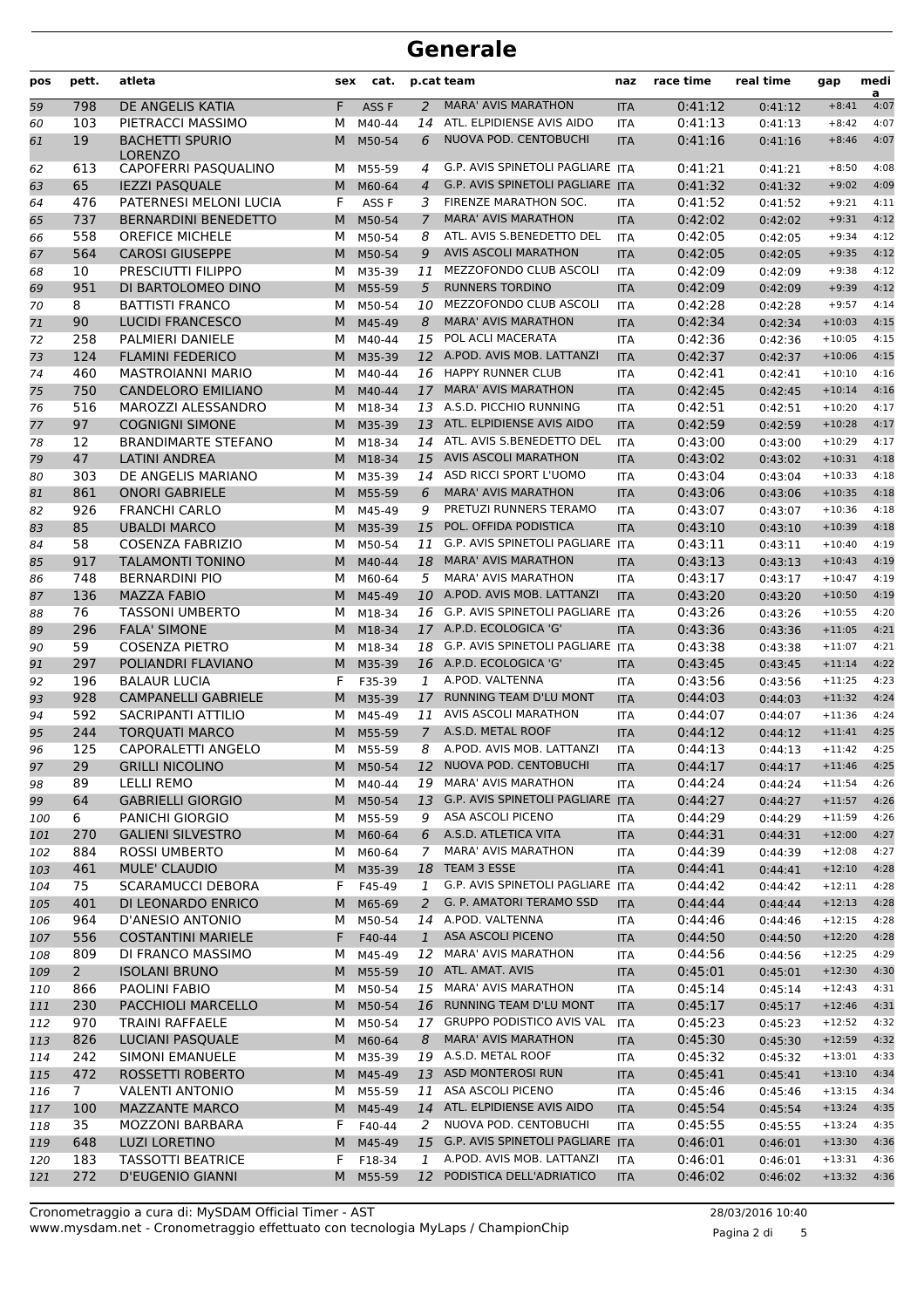| pos        | pett.        | atleta                                       | sex    | cat.             |                 | p.cat team                                   | naz                      | race time          | real time          | gap                  | medi<br>a    |
|------------|--------------|----------------------------------------------|--------|------------------|-----------------|----------------------------------------------|--------------------------|--------------------|--------------------|----------------------|--------------|
| 122        | 431          | <b>CANORI ANDREA</b>                         | М      | M40-44           | 20              | <b>ASD ORTICA TEAM</b>                       | <b>ITA</b>               | 0:46:17            | 0:46:17            | $+13:46$             | 4:37         |
| 123        | 84           | TRAINI MASSIMO                               | М      | M40-44           | 21              | POL. OFFIDA PODISTICA                        | <b>ITA</b>               | 0:46:19            | 0:46:19            | $+13:48$             | 4:37         |
| 124        | 214          | <b>D'AMORE ROBERTO</b>                       | M      | M55-59           | 13              | POD. MORETTI CORVA                           | <b>ITA</b>               | 0:46:23            | 0:46:23            | $+13:52$             | 4:38         |
| 125        | 98           | <b>CUTRINI ROBERTO</b>                       | м      | M40-44           | 22              | ATL. ELPIDIENSE AVIS AIDO                    | <b>ITA</b>               | 0:46:24            | 0:46:24            | $+13:54$             | 4:38         |
| 126        | 83           | <b>TASSI ROBERTO</b>                         | М      | M35-39           | 20              | POL. OFFIDA PODISTICA                        | <b>ITA</b>               | 0:46:26            | 0:46:26            | $+13:55$             | 4:38         |
| 127        | 959          | SPRECACE' ALEANDRO                           | м      | M50-54           |                 | 18 ASD RICCI SPORT L'UOMO                    | <b>ITA</b>               | 0:46:33            | 0:46:33            | $+14:03$             | 4:39         |
| 128        | 474          | <b>SGARIGLIA PAMELA</b>                      | F      | F18-34           | 2               | ATL. POTENZA PICENA                          | <b>ITA</b>               | 0:46:37            | 0:46:37            | $+14:07$             | 4:39         |
| 129        | 497          | COCOMAZZI PASOUALE                           | М      | M50-54           |                 | 19 ASD RICCI SPORT L'UOMO                    | <b>ITA</b>               | 0:46:39            | 0:46:39            | $+14:08$             | 4:39         |
| 130        | 222          | <b>RAMINI ALFONSO</b>                        | M      | M55-59           | 14              | POD. MORETTI CORVA                           | <b>ITA</b>               | 0:46:41            | 0:46:41            | $+14:10$             | 4:40         |
| 131        | 515          | DI PAOLO ANDREA                              | М      | M18-34           | 19              | <b>INDIVIDUALE</b>                           | <b>ITA</b>               | 0:46:42            | 0:46:42            | $+14:11$             | 4:40         |
| 132        | 412          | DI TEODORO ENZO                              | М      | M60-64           | 9               | A.POD. VALTENNA<br>A.POD. AVIS MOB. LATTANZI | <b>ITA</b>               | 0:46:48            | 0:46:48            | $+14:17$             | 4:40         |
| 133        | 160          | <b>QUATRINI PAOLO</b>                        | м      | M40-44           | 23              | <b>AVIS ASCOLI MARATHON</b>                  | <b>ITA</b>               | 0:46:53            | 0:46:53            | $+14:22$             | 4:41<br>4:41 |
| 134        | 50<br>55     | <b>MALATESTA VINCENZO</b>                    | M      | M40-44           | 24              | 20 G.P. AVIS SPINETOLI PAGLIARE ITA          | <b>ITA</b>               | 0:46:54<br>0:46:59 | 0:46:54            | $+14:23$             | 4:41         |
| 135        | 209          | <b>CAPONE CARLO</b><br><b>CHIOINI FAUSTO</b> | М<br>M | M50-54           | 15              | POD. MORETTI CORVA                           |                          | 0:47:01            | 0:46:59            | $+14:29$<br>$+14:30$ | 4:42         |
| 136        | 92           | <b>ROSSI BARBARA</b>                         | F      | M55-59<br>F40-44 | 3               | <b>MARA' AVIS MARATHON</b>                   | <b>ITA</b><br><b>ITA</b> | 0:47:14            | 0:47:01<br>0:47:14 | $+14:44$             | 4:43         |
| 137<br>138 | 330          | <b>MARINUCCI MAURIZIO</b>                    | M      | M50-54           | 21              | ASD RICCI SPORT L'UOMO                       | <b>ITA</b>               | 0:47:15            | 0:47:15            | $+14:44$             | 4:43         |
| 139        | 39           | <b>TRAINI FABRIZIO</b>                       | М      | M50-54           | 22              | NUOVA POD. CENTOBUCHI                        | <b>ITA</b>               | 0:47:16            | 0:47:16            | $+14:45$             | 4:43         |
| 140        | 761          | <b>CARMINUCCI CLAUDIO</b>                    | M      | M70-74           | $\mathbf{1}$    | <b>MARA' AVIS MARATHON</b>                   | <b>ITA</b>               | 0:47:21            | 0:47:21            | $+14:50$             | 4:44         |
| 141        | 562          | <b>MAURIZI MARCELLO</b>                      | М      | M50-54           |                 | 23 NUOVA POD. CENTOBUCHI                     | <b>ITA</b>               | 0:47:22            | 0:47:22            | $+14:51$             | 4:44         |
| 142        | 250          | <b>SACCUTELLI MARCO</b>                      | M      | M50-54           |                 | 24 ATLETICA CIVITANOVA                       | <b>ITA</b>               | 0:47:30            | 0:47:30            | $+14:59$             | 4:44         |
| 143        | 179          | SPATARO CINZIA                               | F      | F50-54           | 1               | A.POD. AVIS MOB. LATTANZI                    | <b>ITA</b>               | 0:47:32            | 0:47:32            | $+15:01$             | 4:45         |
| 144        | 478          | <b>BISI PAOLO</b>                            | M      | M50-54           | 25              | <b>G.P. ARCI GOODWIN</b>                     | <b>ITA</b>               | 0:47:39            | 0:47:39            | $+15:08$             | 4:45         |
| 145        | 43           | <b>AVIGLIANO RAFFAELE</b>                    | м      | M55-59           |                 | 16 AVIS ASCOLI MARATHON                      | <b>ITA</b>               | 0:47:59            | 0:47:59            | $+15:28$             | 4:47         |
| 146        | 51           | <b>MONALDI ERMINDO</b>                       | M      | M40-44           | 25 <sub>2</sub> | <b>AVIS ASCOLI MARATHON</b>                  | <b>ITA</b>               | 0:47:59            | 0:47:59            | $+15:28$             | 4:47         |
| 147        | 402          | <b>MARTEGIANI SONIA</b>                      | F      | F50-54           | 2               | G. P. AMATORI TERAMO SSD                     | ITA                      | 0:48:09            | 0:48:09            | $+15:38$             | 4:48         |
| 148        | 252          | PIERLUIGI ALBERTO                            | M      | M60-64           |                 | 10 ATLETICA CIVITANOVA                       | <b>ITA</b>               | 0:48:10            | 0:48:10            | $+15:39$             | 4:48         |
| 149        | 477          | <b>BONAZZI LUCA</b>                          | M      | M50-54           | 26              | S.S. TRIATHLON CIVITANOVA                    | <b>ITA</b>               | 0:48:15            | 0:48:15            | $+15:44$             | 4:49         |
| 150        | 234          | <b>CIPRIANI FRANCESCO</b>                    | М      | M35-39           | 21              | A.S.D. METAL ROOF                            | <b>ITA</b>               | 0:48:15            | 0:48:15            | $+15:44$             | 4:49         |
| 151        | 954          | PALANDRANI LADIMIRO                          | м      | M45-49           |                 | 16 RUNNERS TORDINO                           | <b>ITA</b>               | 0:48:16            | 0:48:16            | $+15:45$             | 4:49         |
| 152        | 473          | <b>SANTARELLI MONICA</b>                     | F      | F50-54           | 3               | ATL. SANGIORGESE R.                          | <b>ITA</b>               | 0:48:21            | 0:48:21            | $+15:50$             | 4:50         |
| 153        | 49           | <b>LUPI BARBARA</b>                          | F      | F18-34           | 3               | AVIS ASCOLI MARATHON                         | <b>ITA</b>               | 0:48:22            | 0:48:22            | $+15:51$             | 4:50         |
| 154        | 30           | LAURENZI EMILIANO                            | M      | M40-44           | 26              | NUOVA POD. CENTOBUCHI                        | <b>ITA</b>               | 0:48:23            | 0:48:23            | $+15:52$             | 4:50         |
| 155        | 424          | <b>BARRECA GIUSEPPE</b>                      | м      | M45-49           | 17              | G.P. AVIS CASTELRAIMONDO                     | ITA                      | 0:48:27            | 0:48:27            | $+15:57$             | 4:50         |
| 156        | 502          | PIERSIMONI GIANLUCA                          | M      | M35-39           | 22              | <b>INDIVIDUALE</b>                           | <b>ITA</b>               | 0:48:31            | 0:48:31            | $+16:00$             | 4:51         |
| 157        | 832          | <b>MARCONI BARBARA</b>                       | F      | F45-49           | 2               | <b>MARA' AVIS MARATHON</b>                   | <b>ITA</b>               | 0:48:32            | 0:48:32            | $+16:01$             | 4:51         |
| 158        | 946          | <b>CAPPONI STEFANO</b>                       | M      | M60-64           | 11              | <b>ASD PICCHIORUNNING</b>                    | <b>ITA</b>               | 0:48:33            | 0:48:33            | $+16:02$             | 4:51         |
| 159        | 947          | <b>MAZZOCCHI ALBERTO</b>                     | М      | M55-59           | 17              | ASD PICCHIORUNNING                           | <b>ITA</b>               | 0:48:33            | 0:48:33            | $+16:03$             | 4:51         |
| 160        | 215          | <b>LUPETTI ROBERTO</b>                       | M      | M45-49           | 18              | POD. MORETTI CORVA                           | <b>ITA</b>               | 0:48:34            | 0:48:34            | $+16:03$             | 4:51         |
| 161        | 46           | FIORAVANTI ANTONIO                           | M      | M50-54           |                 | 27 AVIS ASCOLI MARATHON                      | ITA                      | 0:48:37            | 0:48:37            | $+16:06$             | 4:51         |
| 162        | 128          | <b>ILLUMINATI SANDRO</b>                     | M      | M55-59           |                 | 18 A.POD. AVIS MOB. LATTANZI                 | <b>ITA</b>               | 0:48:40            | 0:48:40            | $+16:09$             | 4:51         |
| 163        | 263          | <b>FLAMINI PAOLA</b>                         | F      | F40-44           | 4               | POLISPORTIVA                                 | ITA                      | 0:48:43            | 0:48:43            | $+16:12$             | 4:52         |
| 164        | 268<br>718   | <b>SILVI MARCO</b><br>ALBANESI LUIGI         | M      | M50-54<br>M35-39 | 28              | POLISPORTIVA<br>23 MARA' AVIS MARATHON       | <b>ITA</b>               | 0:48:44<br>0:48:55 | 0:48:44            | $+16:13$<br>$+16:24$ | 4:52<br>4:53 |
| 165        | 902          | SPAMPANATO SAVERIO                           | м      | M18-34           |                 | 20 MARA' AVIS MARATHON                       | ITA                      | 0:48:55            | 0:48:55            | $+16:24$             | 4:53         |
| 166<br>167 | 45           | <b>CAMAIONI CRISTINA</b>                     | M<br>F | F40-44           | 5               | AVIS ASCOLI MARATHON                         | <b>ITA</b><br>ITA        | 0:48:59            | 0:48:55<br>0:48:59 | $+16:28$             | 4:53         |
| 168        | 427          | <b>CAMACCI VITTORIO</b>                      | M      | M50-54           | 29              | A.POD. VALTENNA                              | <b>ITA</b>               | 0:49:07            | 0:49:07            | $+16:36$             | 4:54         |
| 169        | 404          | ROMUALDI OVIDIO                              | м      | M65-69           | 3               | G. P. AMATORI TERAMO SSD                     | ITA                      | 0:49:09            | 0:49:09            | $+16:38$             | 4:54         |
| 170        | 34           | <b>MONTANARI MAURO</b>                       | M      | M45-49           | 19              | NUOVA POD. CENTOBUCHI                        | <b>ITA</b>               | 0:49:10            | 0:49:10            | $+16:39$             | 4:54         |
| 171        | 256          | <b>CARELLI GIUSEPPE</b>                      | м      | M55-59           |                 | 19 POL ACLI MACERATA                         | <b>ITA</b>               | 0:49:11            | 0:49:11            | $+16:40$             | 4:55         |
| 172        | 212          | <b>DAMIANI GIUDITTA</b>                      | F      | F65-69           | $\mathbf{1}$    | POD. MORETTI CORVA                           | <b>ITA</b>               | 0:49:13            | 0:49:13            | $+16:42$             | 4:55         |
| 173        | 237          | FRANCAVILLA ANDREA                           | М      | M40-44           |                 | 27 A.S.D. METAL ROOF                         | ITA                      | 0:49:21            | 0:49:21            | $+16:50$             | 4:56         |
| 174        | 117          | <b>SARZANA FABIO</b>                         |        | M M45-49         |                 | 20 A. ATL. PORTO S. ELPIDIO                  | <b>ITA</b>               | 0:49:21            | 0:49:21            | $+16:50$             | 4:56         |
| 175        | 9            | DI LORENZO URSULA                            | F      | F40-44           | 6               | MEZZOFONDO CLUB ASCOLI                       | <b>ITA</b>               | 0:49:44            | 0:49:44            | $+17:14$             | 4:58         |
| 176        | 257          | <b>CICARILLI NAZZARENO</b>                   | M      | M60-64           | 12              | POL ACLI MACERATA                            | <b>ITA</b>               | 0:49:46            | 0:49:46            | $+17:15$             | 4:58         |
| 177        | 33           | <b>MEDORI DARIO</b>                          | М      | M50-54           |                 | 30 NUOVA POD. CENTOBUCHI                     | <b>ITA</b>               | 0:49:57            | 0:49:57            | $+17:26$             | 4:59         |
| 178        | 81           | SIMONETTI SILVIA                             | F      | F35-39           | $\mathbf{2}$    | POL. OFFIDA PODISTICA                        | <b>ITA</b>               | 0:49:59            | 0:49:59            | $+17:28$             | 4:59         |
| 179        | 134          | MARZIALI VANDINO                             | М      | M55-59           |                 | 20 A.POD. AVIS MOB. LATTANZI                 | ITA                      | 0:50:05            | 0:50:05            | $+17:34$             | 5:00         |
| 180        | 560          | <b>CASTELLI MARCELLO</b>                     | M      | M55-59           | 21              | NUOVA POD. CENTOBUCHI                        | <b>ITA</b>               | 0:50:12            | 0:50:12            | $+17:41$             | 5:01         |
| 181        | 205          | PAGLIARINI PASQUALE                          | м      | M60-64           |                 | 13 A.POD. VALTENNA                           | ITA                      | 0:50:13            | 0:50:13            | $+17:43$             | 5:01         |
| 182        | $\mathbf{1}$ | <b>BANCHETTI LUCIANO</b>                     | M      | M65-69           | $\overline{4}$  | ATL. AMAT. AVIS                              | <b>ITA</b>               | 0:50:24            | 0:50:24            | $+17:53$             | 5:02         |
| 183        | 559          | <b>VESPERINI LUIGI</b>                       | м      | M60-64           |                 | 14 ATL. AVIS S.BENEDETTO DEL                 | <b>ITA</b>               | 0:50:26            | 0:50:26            | $+17:55$             | 5:02         |
| 184        | 26           | DI PAOLO MASSIMILIANO                        | M      | M45-49           | 21              | NUOVA POD. CENTOBUCHI                        | <b>ITA</b>               | 0:51:03            | 0:51:03            | $+18:32$             | 5:06         |
| 185        | 219          | ORSINI NICOLA                                | M      | M45-49           |                 | 22 POD. MORETTI CORVA                        | ITA                      | 0:51:09            | 0:51:09            | $+18:38$             | 5:06         |

Pagina 3 di 5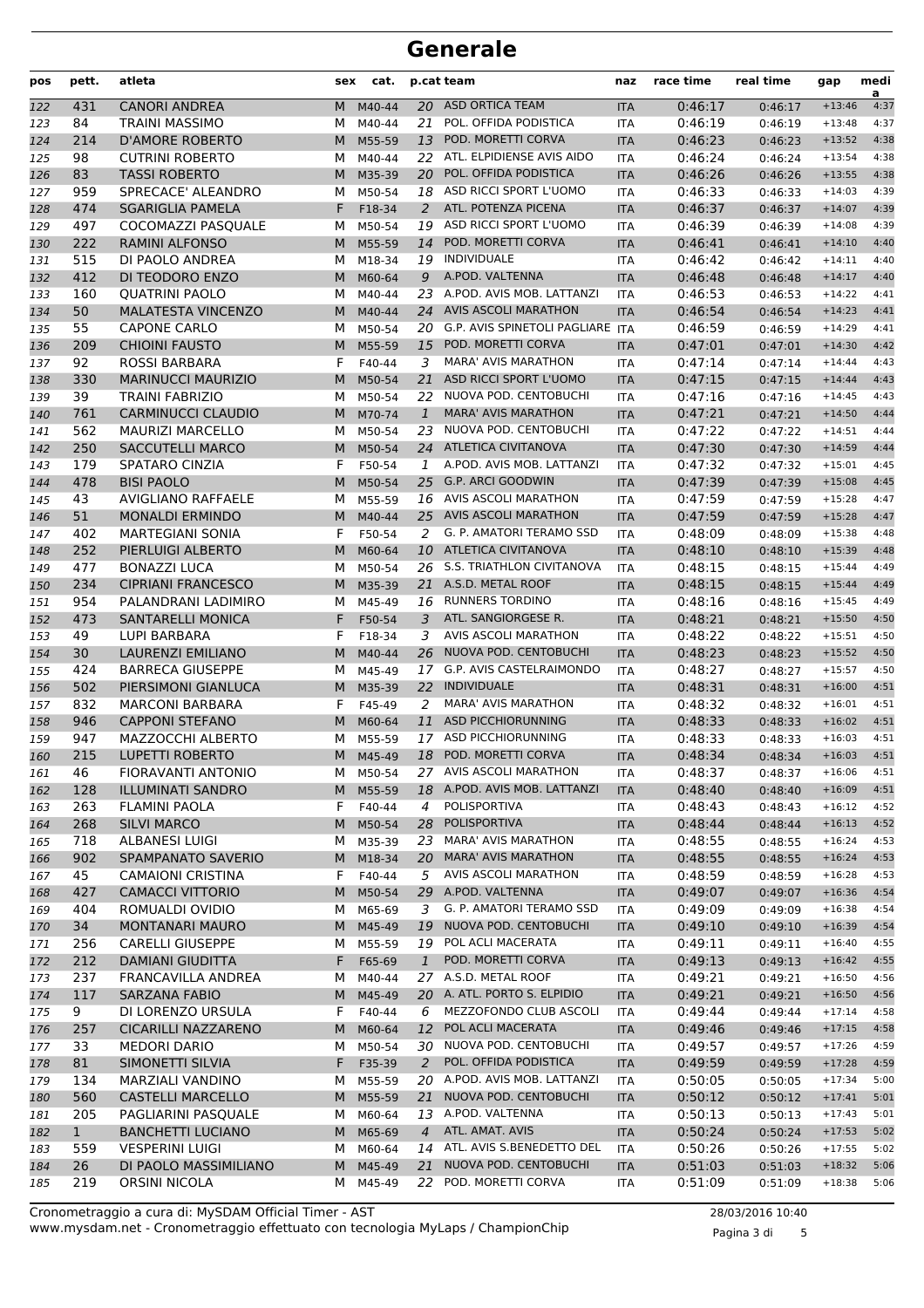| pos | pett. | atleta                              | sex    | cat.     |                | p.cat team                          | naz        | race time | real time | gap           | medi<br>a |
|-----|-------|-------------------------------------|--------|----------|----------------|-------------------------------------|------------|-----------|-----------|---------------|-----------|
| 186 | 21    | CAPPELLACCI GIANCARLO               | M      | M55-59   |                | 22 NUOVA POD. CENTOBUCHI            | <b>ITA</b> | 0:51:10   | 0:51:10   | $+18:39$      | 5:06      |
| 187 | 471   | POLINI ANTONELLA                    | F      | F40-44   | $\mathcal{I}$  | <b>RUNCARD</b>                      | <b>ITA</b> | 0:51:12   | 0:51:12   | $+18:41$      | 5:07      |
| 188 | 265   | <b>GIUSTOZZI GIOVANNI</b>           | M      | M40-44   | 28             | <b>POLISPORTIVA</b>                 | <b>ITA</b> | 0:51:16   | 0:51:16   | $+18:46$      | 5:07      |
| 189 | 16    | <b>ALLEVI ALBERTO</b>               | м      | M55-59   | 23             | NUOVA POD. CENTOBUCHI               | <b>ITA</b> | 0:51:23   | 0:51:23   | $+18:52$      | 5:08      |
| 190 | 210   | <b>CURZI RODOLFO</b>                | M      | M55-59   | 24             | POD. MORETTI CORVA                  | <b>ITA</b> | 0:51:28   | 0:51:28   | $+18:57$      | 5:08      |
| 191 | 707   | SIMONETTI SABRINA                   | F      | F40-44   | 8              | G.P. AVIS SPINETOLI PAGLIARE ITA    |            | 0:51:29   | 0:51:29   | $+18:59$      | 5:08      |
| 192 | 511   | <b>ORIENTI ENRICO</b>               | M      | M55-59   | 25             | G.S. FALERIA P.S.ELPIDIO            | <b>ITA</b> | 0:51:36   | 0:51:36   | $+19:06$      | 5:09      |
| 193 | 191   | <b>VECCHIONI TIZIANA</b>            | F      | F40-44   | 9              | A.POD. AVIS MOB. LATTANZI           | <b>ITA</b> | 0:51:43   | 0:51:43   | $+19:12$      | 5:10      |
| 194 | 276   | <b>MARTELLA GUERINO</b>             | M      | M50-54   | 31             | PODISTICA DELL'ADRIATICO            | <b>ITA</b> | 0:51:44   | 0:51:44   | $+19:13$      | 5:10      |
| 195 | 291   | <b>MONGIA GABRIO</b>                | М      | M45-49   | 23             | PODISTICA DELL'ADRIATICO            | <b>ITA</b> | 0:51:44   | 0:51:44   | $+19:13$      | 5:10      |
| 196 | 119   | <b>BELLEGGIA ALESSANDRO</b>         | M      | M40-44   | 29             | A.POD. AVIS MOB. LATTANZI           | <b>ITA</b> | 0:51:48   | 0:51:48   | $+19:17$      | 5:10      |
| 197 | 519   | PAOLETTI SABINA                     | м      | M35-39   | 24             | <b>MARA' AVIS MARATHON</b>          | <b>ITA</b> | 0:51:49   | 0:51:49   | $+19:18$      | 5:10      |
| 198 | 248   | <b>BAMBOZZI SERGIO</b>              | M      | M60-64   |                | 15 ATLETICA CIVITANOVA              | <b>ITA</b> | 0:51:50   | 0:51:50   | $+19:19$      | 5:10      |
| 199 | 251   | PANICHELLI GIORDANO                 | м      | M60-64   |                | 16 ATLETICA CIVITANOVA              | <b>ITA</b> | 0:51:50   | 0:51:50   | $+19:19$      | 5:10      |
| 200 | 262   | <b>BRANCHESI PINA</b>               | F      | F45-49   | 3              | <b>POLISPORTIVA</b>                 | <b>ITA</b> | 0:51:50   | 0:51:50   | $+19:20$      | 5:11      |
| 201 | 20    | <b>BELLAGAMBA VITTORIO</b>          | М      | M50-54   | 32             | NUOVA POD. CENTOBUCHI               | <b>ITA</b> | 0:51:57   | 0:51:57   | $+19:26$      | 5:11      |
| 202 | 207   | <b>SGARIGLIA MARINO</b>             | M      | $M75+$   | 1              | A.POD. VALTENNA                     | <b>ITA</b> | 0:52:04   | 0:52:04   | $+19:33$      | 5:12      |
| 203 | 261   | <b>ANTINORI MAURIZIO</b>            | м      | M55-59   | 26             | POLISPORTIVA                        | <b>ITA</b> | 0:52:06   | 0:52:06   | $+19:35$      | 5:12      |
| 204 | 243   | <b>SMERILLI ANDREA</b>              | M      | M35-39   |                | 25 A.S.D. METAL ROOF                | <b>ITA</b> | 0:52:08   | 0:52:08   | $+19:38$      | 5:12      |
| 205 | 240   | <b>PACI LUIGI</b>                   | м      | M65-69   | 5              | A.S.D. METAL ROOF                   | <b>ITA</b> | 0:52:09   | 0:52:09   | $+19:38$      | 5:12      |
| 206 | 459   | <b>MARCOZZI STEFANIA</b>            | F      | F40-44   |                | 10 A.S.D. C.U.S. BRESCIA            | <b>ITA</b> | 0:52:10   | 0:52:10   | $+19:40$      | 5:12      |
| 207 | 475   | <b>CARFAGNA ELVIRA</b>              | F      | F55-59   | 1              | <b>COLLECTION ATLETICA</b>          | <b>ITA</b> | 0:52:10   | 0:52:10   | $+19:40$      | 5:13      |
| 208 | 229   | <b>GAMMIERI ETTORE</b>              | M      | M45-49   | 24             | RUNNING TEAM D'LU MONT              | <b>ITA</b> | 0:52:23   | 0:52:23   | $+19:52$      | 5:14      |
| 209 | 226   | DEBERARDINIS MARINA                 | F      | F50-54   | 4              | RUNNING TEAM D'LU MONT              | <b>ITA</b> | 0:52:24   | 0:52:24   | $+19:53$      | 5:14      |
| 210 | 228   | <b>GAETANI ANGELA</b>               | F      | F45-49   | $\overline{4}$ | RUNNING TEAM D'LU MONT              | <b>ITA</b> | 0:52:25   | 0:52:25   | $+19:54$      | 5:14      |
| 211 | 931   | NOVELLI PIO EUGENIO                 | м      | M55-59   | 27             | RUNNING TEAM D'LU MONT              | <b>ITA</b> | 0:52:26   | 0:52:26   | $+19:55$      | 5:14      |
| 212 | 479   | <b>BIELLA GIANLUCA</b>              | M      | M50-54   |                | 33 G.S. ZELOFORAMAGNO               | <b>ITA</b> | 0:52:27   | 0:52:27   | $+19:56$      | 5:14      |
| 213 | 445   | <b>GEMELLI LUCA</b>                 | м      | M40-44   | 30             | LBM SPORT TEAM                      | <b>ITA</b> | 0:52:32   | 0:52:32   | $+20:01$      | 5:15      |
| 214 | 480   | <b>FUSCO CATERINA</b>               | F      | F35-39   | 3              | GIOVANNI SCAVO 2000 ATL.            | <b>ITA</b> | 0:52:32   |           | $+20:01$      | 5:15      |
|     | 79    | <b>GRILLI TONINO</b>                | м      | M60-64   | 17             | POL. OFFIDA PODISTICA               | <b>ITA</b> | 0:52:35   | 0:52:32   | $+20:05$      | 5:15      |
| 215 | 435   | <b>CAPPONI MARCO</b>                |        |          | 31             | <b>RUNCARD</b>                      |            | 0:52:41   | 0:52:35   | $+20:10$      | 5:16      |
| 216 | 434   | CAPPELLA DEBORA                     | M      | M40-44   | 4              | SPORT D.L.F. ANCONA                 | <b>ITA</b> | 0:52:45   | 0:52:41   | $+20:15$      | 5:16      |
| 217 |       | <b>STREPPA MARCELLO</b>             | F      | F18-34   |                | ATL. ELPIDIENSE AVIS AIDO           | <b>ITA</b> | 0:53:02   | 0:52:45   |               | 5:18      |
| 218 | 108   |                                     | M      | M65-69   | 6              | <b>MARA' AVIS MARATHON</b>          | <b>ITA</b> |           | 0:53:02   | $+20:31$      |           |
| 219 | 867   | PIERGALLINI MARCO                   | м      | M50-54   | 34             |                                     | <b>ITA</b> | 0:53:11   | 0:53:11   | $+20:40$      | 5:19      |
| 220 | 640   | DI VITA VINCENZO<br><b>GIOVANNI</b> | M      | M50-54   |                | 35 G.P. AVIS SPINETOLI PAGLIARE ITA |            | 0:53:13   | 0:53:13   | $+20:42$      | 5:19      |
| 221 | 236   | DI STEFANO LAURA                    | F.     | F35-39   | 4              | A.S.D. METAL ROOF                   | <b>ITA</b> | 0:53:15   | 0:53:15   | $+20:44$      | 5:19      |
| 222 | 409   | <b>TEMPESTILLI GIOVANNI</b>         | M      | M45-49   | 25             | G. P. AMATORI TERAMO SSD            | <b>ITA</b> | 0:53:24   | 0:53:24   | $+20:53$      | 5:20      |
| 223 | 501   | <b>FRANCESCONI ELISA</b>            | F      | F18-34   | 5              | RUNNERS FOR EMERGENCY               | <b>ITA</b> | 0:53:32   | 0:53:32   | $+21:01$      | 5:21      |
| 224 | 180   | ROMAGNOLI SIMONA                    |        | F F40-44 |                | 11 A.POD. AVIS MOB. LATTANZI        | <b>ITA</b> | 0:53:36   | 0:53:36   | $+21:05$ 5:21 |           |
| 225 | 605   | <b>CAMELI MARIA CRISTINA</b>        | F      | F45-49   |                | 5 G.P. AVIS SPINETOLI PAGLIARE ITA  |            | 0:53:47   | 0:53:47   | $+21:16$      | 5:22      |
| 226 | 714   | <b>TRAINI CATERINA</b>              | F.     | F45-49   | 6              | G.P. AVIS SPINETOLI PAGLIARE ITA    |            | 0:54:02   | 0:54:02   | $+21:32$      | 5:24      |
| 227 | 245   | <b>VENANZONI ROBERTO</b>            | M      | M45-49   |                | 26 A.S.D. METAL ROOF                | ITA.       | 0:54:08   | 0:54:08   | $+21:37$      | 5:24      |
| 228 | 129   | <b>LATINI AVE</b>                   | F.     | F55-59   | 2              | A.POD. AVIS MOB. LATTANZI           | <b>ITA</b> | 0:54:19   | 0:54:19   | $+21:48$      | 5:25      |
| 229 | 175   | <b>SMERILLI FABIO</b>               | м      | M55-59   |                | 28 A.POD. AVIS MOB. LATTANZI        | ITA        | 0:54:20   | 0:54:20   | $+21:49$      | 5:25      |
| 230 | 31    | <b>MATTIOLI DANILO</b>              |        | M M40-44 |                | 32 NUOVA POD. CENTOBUCHI            | <b>ITA</b> | 0:54:22   | 0:54:22   | $+21:51$      | 5:26      |
| 231 | 894   | SCARPETTA ALESSIA                   | F      | F45-49   | $\overline{7}$ | <b>MARA' AVIS MARATHON</b>          | ITA        | 0:54:23   | 0:54:23   | $+21:52$      | 5:26      |
| 232 | 451   | <b>GRANATELLI LUANA</b>             | F.     | F50-54   | 5              | <b>NUOVA ATLETICA</b>               | <b>ITA</b> | 0:54:28   | 0:54:28   | $+21:57$      | 5:26      |
| 233 | 239   | MORESCHINI MILENA                   | F.     | F35-39   | 5              | A.S.D. METAL ROOF                   | ITA        | 0:54:29   | 0:54:29   | $+21:58$      | 5:26      |
| 234 | 41    | <b>UBALDI PAOLO</b>                 | M      | M50-54   | 36             | NUOVA POD. CENTOBUCHI               | <b>ITA</b> | 0:54:29   | 0:54:29   | $+21:58$      | 5:26      |
| 235 | 298   | <b>CIOMMI GINO</b>                  | м      | M70-74   | 2              | ASD RICCI SPORT L'UOMO              | ITA        | 0:54:44   | 0:54:44   | $+22:13$      | 5:28      |
| 236 | 93    | <b>CANALI ETTORE</b>                |        | M M40-44 | 33             | POLISPORTIVA                        | <b>ITA</b> | 0:55:16   | 0:55:16   | $+22:46$      | 5:31      |
| 237 | 95    | TOMASSETTI SIMONA                   | F      | F45-49   | 8              | POLISPORTIVA                        | ITA        | 0:55:17   | 0:55:17   | $+22:46$      | 5:31      |
| 238 | 193   | <b>ZUCCONI GRAZIELLA</b>            | F.     | F55-59   | 3              | A.POD. AVIS MOB. LATTANZI           | <b>ITA</b> | 0:55:20   | 0:55:20   | $+22:50$      | 5:32      |
| 239 | 86    | <b>VALLORANI FORTUNATO</b>          | м      | M60-64   | 18             | POL. OFFIDA PODISTICA               | ITA        | 0:55:29   | 0:55:29   | $+22:58$      | 5:32      |
| 240 | 169   | <b>SCARAFIOCCA MARCELLO</b>         |        | M M55-59 |                | 29 A.POD. AVIS MOB. LATTANZI        | <b>ITA</b> | 0:55:39   | 0:55:39   | $+23:08$      | 5:33      |
| 241 | 269   | DI TOMMASO ELDA                     | F.     | F55-59   | 4              | A.S.D. ATLETICA VITA                | ITA        | 0:55:43   | 0:55:43   | $+23:12$      | 5:34      |
| 242 | 331   | <b>MAROTTA ANTONIO</b>              |        | M M60-64 |                | 19 G.S. ATL. NICHELINO              | <b>ITA</b> | 0:55:56   | 0:55:56   | $+23:25$      | 5:35      |
| 243 | 842   | <b>MORA BENEDETTA</b>               | F      | F18-34   | 6              | <b>MARA' AVIS MARATHON</b>          | ITA        | 0:56:22   | 0:56:22   | $+23:51$      | 5:38      |
| 244 | 247   | ANGIOLILLO FILOMENA                 | F.     | F50-54   | 6              | <b>ATLETICA CIVITANOVA</b>          | <b>ITA</b> | 0:57:05   | 0:57:05   | $+24:34$      | 5:42      |
|     | 246   | <b>GIRETTI GIUSEPPE</b>             | м      | M55-59   |                | 30 A.ATL. TRODICA                   |            | 0:57:06   |           | $+24:35$      | 5:42      |
| 245 | 260   | <b>ZUCCHINI BRUNO</b>               |        | M60-64   |                | 20 A.ATL. TRODICA                   | ITA        | 0:57:08   | 0:57:06   | $+24:37$      | 5:42      |
| 246 | 457   | LO GATTO ANNIE                      | M<br>F | F40-44   |                | 12 G.S. BANCARI ROMANI              | <b>ITA</b> | 0:57:34   | 0:57:08   | $+25:03$      | 5:45      |
| 247 | 517   | <b>SONG LIYAN</b>                   |        |          |                | 7 ATL. AVIS S.BENEDETTO DEL         | ITA        |           | 0:57:34   |               | 5:49      |
| 248 |       |                                     | F,     | F50-54   |                |                                     | <b>ITA</b> | 0:58:16   | 0:58:16   | $+25:45$      |           |

Pagina 4 di 5